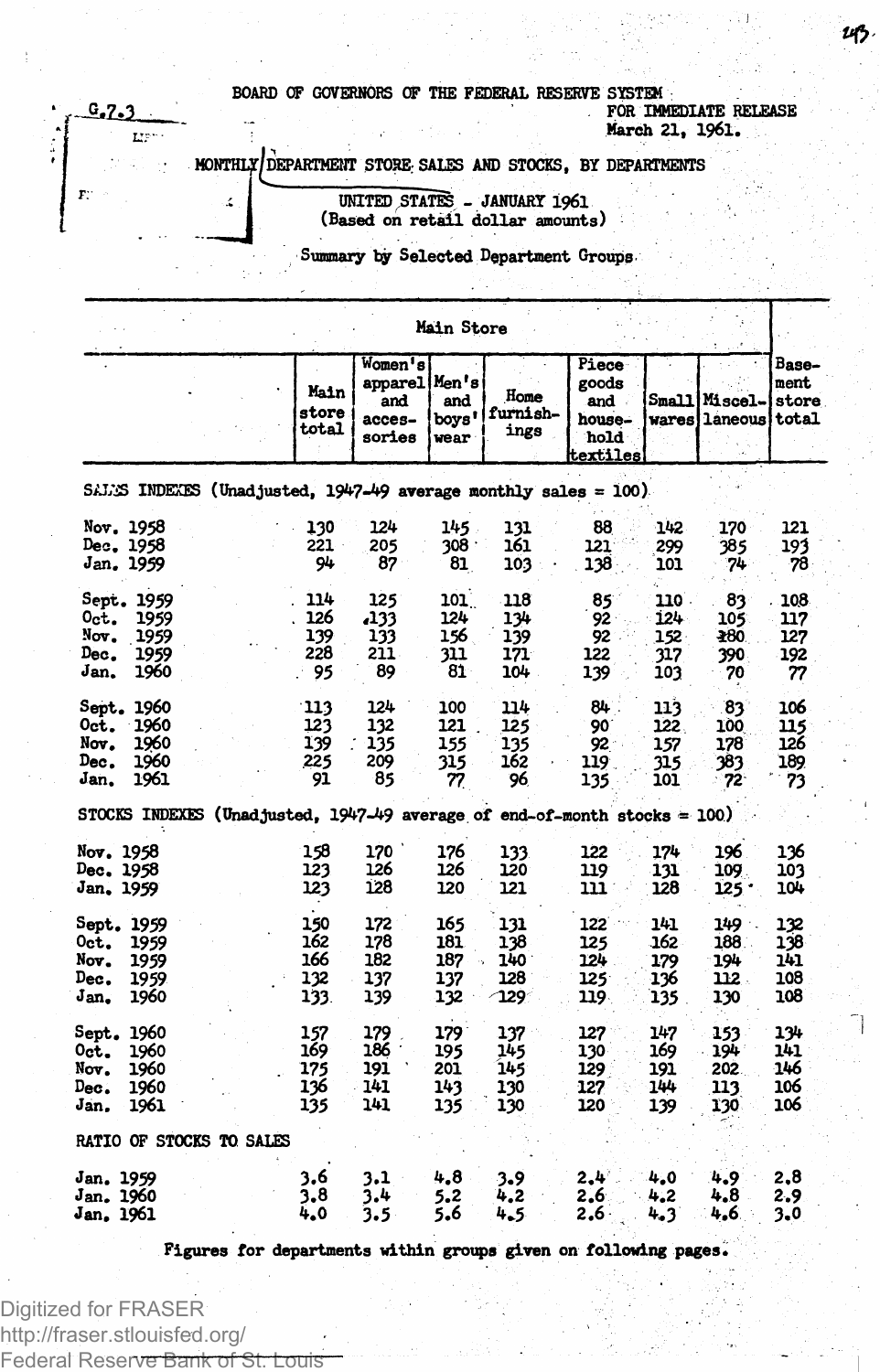## **MONTHLY DEPARTMENT STORE SALES AND STOCKS, BY DEPARTMENTS**

## **UNITED STATES - JANUARY I96I**

|                                       | Percentage change from<br>corresponding period<br>a year ago | $\mathtt{Ratio}$ of $\mid$<br>stocks to |                              | Unad justed<br>indexes |                                               |  |
|---------------------------------------|--------------------------------------------------------------|-----------------------------------------|------------------------------|------------------------|-----------------------------------------------|--|
| Department                            | Sales during<br>period                                       | Stocks<br>(end of                       | sales $1/$<br>month) January |                        | $(1947 - 49)$<br><u>av.=1002/)</u><br>January |  |
|                                       | January                                                      | January                                 | 1961 1960 Sales Stocks       |                        |                                               |  |
| <b>GRAND TOTAL-entire store</b>       | - 5                                                          | $+1$                                    | 3,8<br>3.6                   |                        |                                               |  |
| MAIN STORE TOTAL                      | - 5                                                          | + 1                                     | 4.0<br>3.8                   | 91                     |                                               |  |
| PIECE GOODS, HOUSEHOLD TEXTILES       | - 3                                                          | $+1$ .                                  | 2.6<br>2.5                   | 135                    |                                               |  |
| Piece goods                           | $+1$                                                         | - 1                                     | 4.4<br>4.5                   | 56                     |                                               |  |
| Siks, velvets, synthetics             | $+2$                                                         | $-2$                                    | 4.3<br>4.5                   | 52                     |                                               |  |
| Woolen yard goods                     | + 6                                                          | $-5$                                    | 3.7<br>3.3                   | 63                     |                                               |  |
| Cotton yard goods                     | $+1$                                                         | + 4                                     | 4.5<br>4.4                   | 67                     |                                               |  |
| Household textiles                    | - 4                                                          | $+2$                                    | 2.2<br>2.1                   | 190                    |                                               |  |
| Linens and towels                     | $-4$                                                         | + 6                                     | 2.5<br>2.8                   | 161                    |                                               |  |
| Domestics--muslins, sheetings         | $-4$                                                         | $+1$                                    | 1.5<br>1.5                   | 245                    |                                               |  |
| Blankets, comforters, spreads         | - 4                                                          | $-2$                                    | 2.6<br>2.6                   | 166                    |                                               |  |
| SMALL WARES                           | - 2                                                          | $+3$                                    | 4.34.1                       | 101                    |                                               |  |
| Laces, trimmings, embroideries,       |                                                              |                                         |                              |                        |                                               |  |
| and ribbons                           | - 4                                                          | - 1                                     | $5.6$ $5.4$                  | 60                     |                                               |  |
| Notions                               | - 5                                                          | $+1$                                    | 4.0<br>4.3                   | 94                     |                                               |  |
| Toilet articles, drug sundries        | $+1$                                                         | $+3$                                    | 3.6<br>3.6                   | 128                    |                                               |  |
| Silverware and jewelry                | - 6                                                          | $+6$                                    | 5,8<br>6.5                   | 75<br>66               |                                               |  |
| Silverware and clocks                 | -13                                                          | $+2$                                    | 8.6 7.3                      |                        |                                               |  |
| Costume jewelry                       | - 1                                                          | $+9$                                    | $3.8 \t3.4$                  | 81                     |                                               |  |
| Fine jewelry and watches              | $-7$                                                         | $+ 7$                                   | 13.6 11.8                    | 69                     |                                               |  |
| Art needlework                        | $+7$                                                         | o                                       | 3.3<br>3.5                   | 114                    |                                               |  |
| Books and stationery                  | 3<br>-                                                       | $+2$                                    | 3.6<br>3.8                   | 110                    |                                               |  |
| Books and magazines<br>Stationery     | 3<br>$\overline{a}$<br>$\overline{2}$                        | $+5$<br>$+1$                            | 3.2<br>2.9<br>4.2<br>4.0     | 119<br>105             |                                               |  |
| WOMEN'S APPAREL AND ACCESSORIES       | $-4$                                                         | $+2$                                    | 3.5<br>3.3                   | 85                     |                                               |  |
| Women's accessories                   |                                                              |                                         |                              |                        |                                               |  |
| Neckwear and scarfs                   | - 3<br>- 6                                                   | $+2$<br>- 2                             | 4.1<br>4.3                   | 79<br>70               |                                               |  |
| Handkerchiefs                         |                                                              |                                         | 3.5<br>3.4                   |                        |                                               |  |
|                                       | - 8                                                          | - 1                                     | 5.3<br>5.0                   | 36                     |                                               |  |
| Millinery                             | - 5                                                          | 0                                       | 1.5<br>1.5                   | 53                     |                                               |  |
| Women's and children's gloves         | $+6$                                                         | $+1$                                    | 4.3<br>4.5                   | 69                     |                                               |  |
| Corsets and brassieres                | - 1                                                          | $+4$                                    | 3.1<br>3.31                  | 145                    |                                               |  |
| Women's, children's hosiery           | $\mathbf{o}$                                                 | - + 1                                   | 3.2<br>3.2                   | - 74                   |                                               |  |
| Underwear, slips, and negligees       | $-2$                                                         | $+1$                                    | 3.9<br>4.0                   | 64                     | 115<br>170                                    |  |
| Knit underwear                        | $-2$                                                         | $+3$                                    | 4.1<br>3.9                   | 91                     |                                               |  |
| Silk & muslin underwear, slips        | $+1$                                                         | $+1$                                    | 4.1<br>4.1                   | 53                     |                                               |  |
| Negligees, robes, loung. apparel      | $-1$                                                         | $-2$                                    | 2.9<br>2.9                   | 57                     |                                               |  |
| Infants' wear                         | - 6                                                          | $+1$                                    | 4.0<br>3.7                   | 79                     | 132                                           |  |
| Handbags, small leather goods         | - 6                                                          | $+2$ .                                  | 3.8<br>3.5                   | 71                     | 138                                           |  |
| Women's and children's shoes          | - 5                                                          | $+2$                                    | $6,8$ $6,3$                  | 94                     |                                               |  |
| Children's shoes                      | - 7                                                          | $+2$                                    | 7.8<br>8,5                   | 65                     | 175<br>181.                                   |  |
| Women's shoes<br>Digitized for FRASER | - 5                                                          | $+2$                                    | 6.4<br>6.0                   | 96                     | 165                                           |  |
|                                       |                                                              |                                         |                              |                        |                                               |  |

Federal Reserve Bank of St. Louis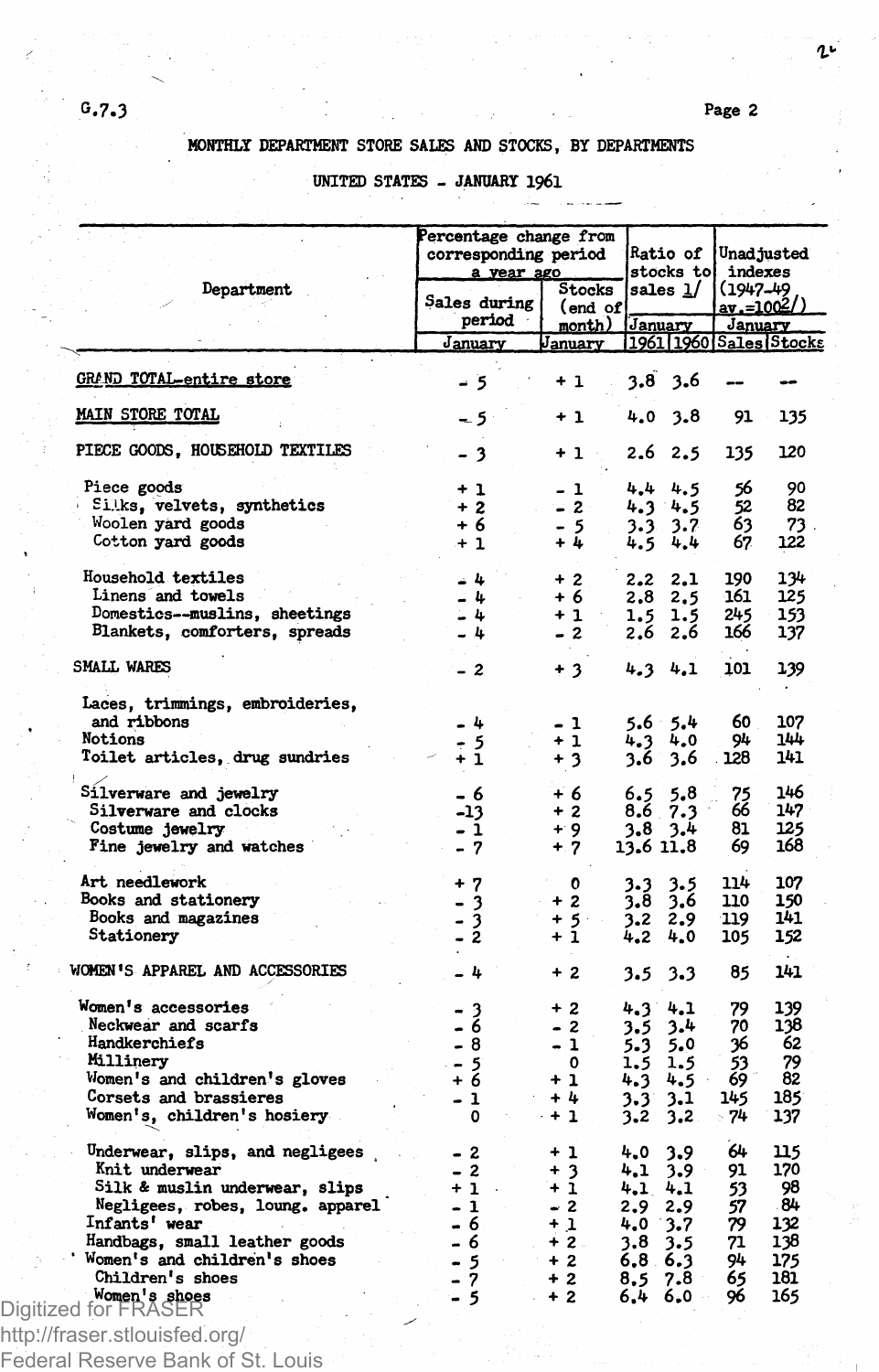**MONTHLY DEPARTMENT STORE SALES AND STOCKS, BY DEPARTMENTS (Continued)**

**. UNITED STATES - JANUARY 196I**

|                                                                         | Percentage change from<br>corresponding period<br>a vear ago |                            | <b>Ratio of</b><br>stocks to          | Unadjusted<br>indexes<br>$(1947 - 49)$<br>$ar = 100^2/$<br>Janus Y |  |  |
|-------------------------------------------------------------------------|--------------------------------------------------------------|----------------------------|---------------------------------------|--------------------------------------------------------------------|--|--|
| Department                                                              | Sales during<br>period                                       | Stocks<br>end of<br>month) | sales 1/<br>January                   |                                                                    |  |  |
|                                                                         | January                                                      |                            | January 11961   1960   Sales   Stocks |                                                                    |  |  |
| WOMEN'S APPAREL, ACCESSORIES (Cont.)                                    |                                                              |                            |                                       |                                                                    |  |  |
| Women's apparel                                                         |                                                              | +1                         | 2,8<br>2.7                            | 144<br>91                                                          |  |  |
| Women's, misses' coats and suits                                        |                                                              | $\mathbf{0}$               | 1.9<br>1,8                            | 96<br>112                                                          |  |  |
| Women's, misses' coats                                                  | 4                                                            | ة ۽<br>ă.                  | 1.6<br>1.5                            | 110<br>114                                                         |  |  |
| Women's, misses' suits<br>Juniors' and girls' wear                      | ь.                                                           | $-12$                      | 3.1<br>3.4                            | 93<br>53                                                           |  |  |
| Juniors' coats, suits, dresses                                          | 9                                                            | $\mathbf{0}$               | 3.5<br>3.2                            | - 72<br>150                                                        |  |  |
| Girls' wear                                                             | 9<br>9                                                       | 0<br>٥                     | 2.5<br>2.3<br>4.7                     | 74<br>133                                                          |  |  |
|                                                                         |                                                              |                            | 4.3                                   | 70<br>163                                                          |  |  |
| Women's and misses' dresses                                             | - 4                                                          | $+2$                       | 2.7<br>2.5                            | 85<br>156                                                          |  |  |
| Inexpensive dresses                                                     | - 5                                                          | + 2                        | 2,1<br>2.0                            | 86<br>156                                                          |  |  |
| Better dresses                                                          | - 2                                                          | $+3$                       | 3.3<br>3.1                            | 81<br>150                                                          |  |  |
| Blouses, skirts, sportswear                                             | - 4                                                          | 3<br>$\ddot{}$             | 3.2<br>∍0، 3                          | 167<br>100                                                         |  |  |
| Aprons, housedresses, uniforms                                          | $\overline{\mathbf{3}}$                                      | $+2$                       | 2.3<br>2.4                            | 97<br>131                                                          |  |  |
| Furs                                                                    | 9                                                            | $+1$                       | 4.2<br>3.7                            | 108<br>122                                                         |  |  |
|                                                                         |                                                              |                            |                                       |                                                                    |  |  |
| MEN'S AND BOYS' WEAR                                                    | -5                                                           | + 3                        | 5.6<br>5.2                            | $\boldsymbol{\mathcal{D}}$<br>135                                  |  |  |
| Men's clothing                                                          | 8<br>۰                                                       | + 6                        | $4.8 -$<br>5.5                        | 149<br>95                                                          |  |  |
| Men's furnishings and hats                                              | - 2                                                          | 0                          | 5.1<br>5.2                            | 68<br>124                                                          |  |  |
| Boys' wear                                                              | - 4                                                          | $+2$                       | 6.1<br>5.7                            | 65<br>125                                                          |  |  |
| Men's & boys' shoes, slippers                                           | 4                                                            | $+4$                       | 7.3<br>6.8                            | 99<br>163                                                          |  |  |
| <b>HOMEFURNISHINGS</b>                                                  | - 8                                                          | 0.                         | 4.5<br>4.2.                           | 96<br>130                                                          |  |  |
|                                                                         |                                                              |                            |                                       |                                                                    |  |  |
| Furniture and bedding                                                   | -11                                                          | + 1.                       | 4.0<br>3.6                            | 122<br>135                                                         |  |  |
| Mattresses, springs, studio beds                                        | - 9                                                          | - 2                        | 1.8<br>1.7                            | 144<br>151                                                         |  |  |
| Upholstered, other furniture                                            | -11                                                          | $+2$                       | 5.0<br>4,4                            | 111<br>131                                                         |  |  |
| <b>Domestic floor coverings</b>                                         | -10                                                          | $-2$                       | 3.7<br>4.1                            | 97<br>111                                                          |  |  |
| Rugs and carpets                                                        | -10 -                                                        | - 6                        | 3.7<br>3.5                            | .94<br>102                                                         |  |  |
| Linoleum                                                                | -23                                                          | - 9 -                      | 5.9<br>5.0                            | 50<br>59                                                           |  |  |
| Draperies, curtains, upholstery                                         | - 6                                                          | $+1$                       | 5.4<br>5.8                            | 125                                                                |  |  |
| Lamps and shades                                                        | - 9                                                          | $+1$                       | 4.8<br>4.3                            | 75.<br>82<br>128                                                   |  |  |
| China and glassware                                                     | - 8                                                          | $+1$                       | 7.8<br>8,9                            | 87<br>142                                                          |  |  |
| Major household appliances.                                             | -12                                                          | -11-                       | 2.7<br>2.7                            | 96<br>69                                                           |  |  |
| Housewares (incl. small appliances)                                     |                                                              | $+1$ :                     | 4.8<br>5.0                            | 85<br>137                                                          |  |  |
| Gift shop                                                               | - 5<br>- 7                                                   | +11                        | 8,9.<br>7.4                           | 175<br>79                                                          |  |  |
|                                                                         |                                                              |                            |                                       |                                                                    |  |  |
| Radios, phonographs, television,<br>pianos, records, sheetmusic, instr. |                                                              |                            |                                       |                                                                    |  |  |
| Radios, phonographs, television                                         | - 2<br>1                                                     | 3                          | 3.0<br>3,0                            | 149<br>156<br>163<br>154                                           |  |  |
| Records, sheet music, instr.                                            | $\mathbf{1}$                                                 | -5<br>٥                    | 2.7<br>2.8.                           |                                                                    |  |  |
|                                                                         |                                                              |                            | 3.6<br>3.6 106                        | 145                                                                |  |  |
| MISCELLANEOUS MERCHANDISE DEPTS.                                        | 3<br>۰                                                       | ٥                          | 4.6<br>4.7                            | 72.<br>130                                                         |  |  |
| Toys, games, sporting goods, cameras                                    | - 4                                                          | ۵                          | 9.6<br>9.3                            | 48<br>140                                                          |  |  |
| Toys and games                                                          | - 8                                                          | 1                          | 15.5<br>14.4                          | 23<br>139                                                          |  |  |
| Sporting goods and cameras                                              | - 3                                                          | 0.                         | $-7.2$<br>7.0                         | 87<br>141 ·                                                        |  |  |
| Luggage                                                                 | +32                                                          | + 3<br>$-4.7$              | 6.0.                                  | 92<br>143                                                          |  |  |
| Candy                                                                   | - 2                                                          | + 2≒∸                      | $2.0 -$<br>1.9                        | 82<br>152                                                          |  |  |
|                                                                         |                                                              |                            |                                       |                                                                    |  |  |

Digitized for FRASER http://fraser.stlouisfed.org/ Federal Reserve Bank of St. Louis